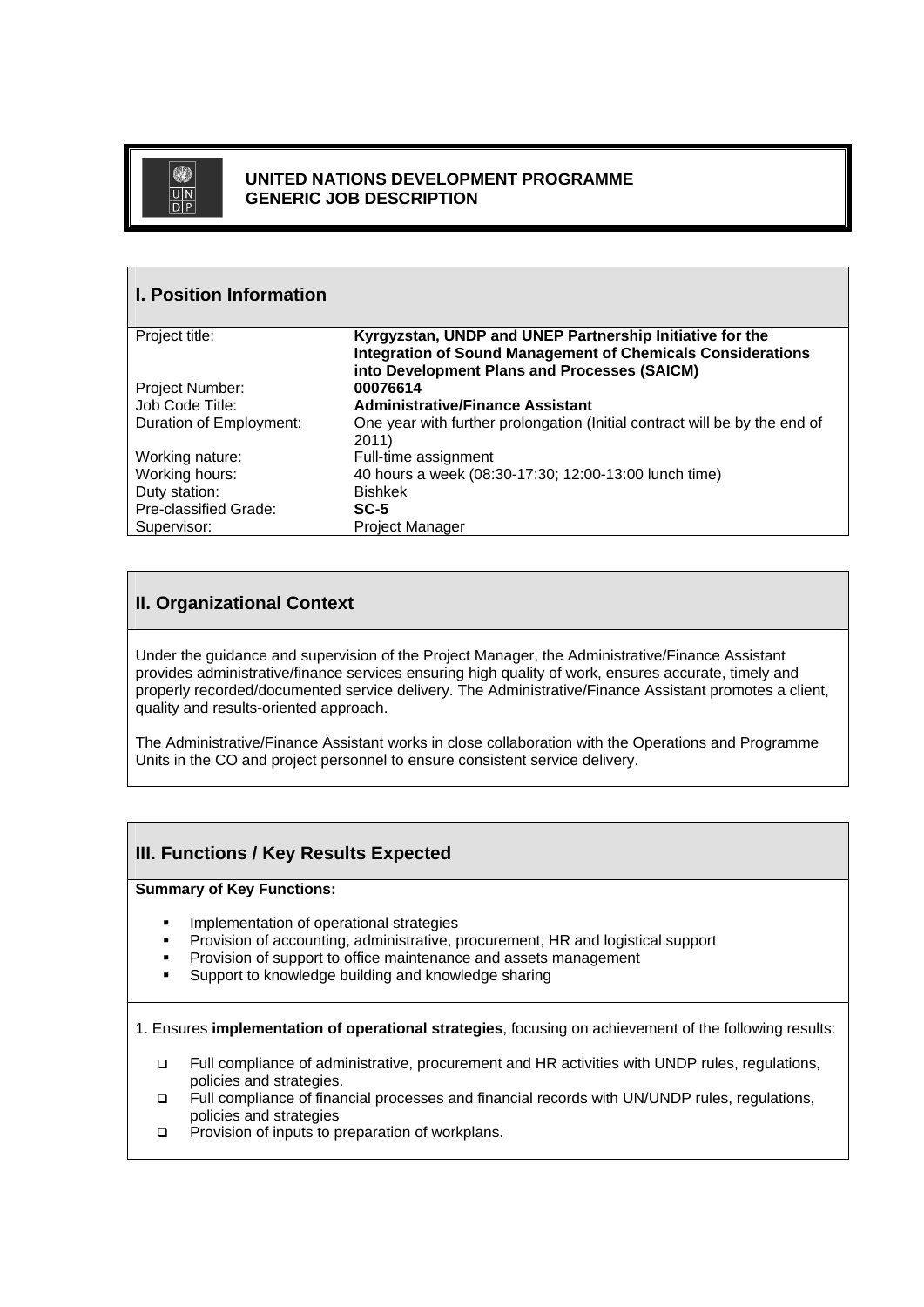2. Provides **administrative, finance, procurement, HR and logistical support,** focusing on achievement of the following results:

- Interpretation and implementation of procedures and rules related to administrative, procurement, financial and personnel matters and ensure their compliance.
- Administrative support to organization of conferences, workshops, retreats, study tours, etc.
- Arrangement of travel and hotel reservations, preparation of travel authorizations.
- Provision of all necessary support in organization of the above, as well as report to submission to UNDP office.
- Full compliance of procurement activities with UNDP rules, regulations, policies and strategies.
- Timely preparation and updating of procurement plans for the Programme.
- Support to organization of procurement processes including preparation of RFQs, ITBs or RFPs documents, receipt of quotations, bids or proposals, their preliminary evaluation.
- Preparation of requests with all supporting documents for issuance of Purchase orders, contracts, subcontracts and other documents related to procurement of goods and services.
- Creation of requisitions in Atlas, registration of goods receipt in Atlas, budget check for requisitions.
- Serving as a focal point in procurement processing for the Programme/Project
- Undertaking joint procurement activities under combined Purchase Orders for stationery, computer hardware, photocopiers; joint contracts for computer maintenance, air-conditioning maintenance, shipping services, etc.
- Certifying availability of funds and ensuring that the activities are in line with the approved workplan and budget levels.
- Monitoring regularly the Programme budget, provision of timely advice to the Programme Coordinator on fund limitations and obtaining approval of budget revision(s) from UNDP.
- Provision of information for reports on financial status, procedures, exchange rates, costs and expenditures and potential funding problems.
- Assistance in proper control of the supporting documents for payments and financial reports for the Programme/Project; payment execution and monitoring payment status.
- **Preparation of budget revisions per established rules.**
- Ensuring the accurate book-keeping of advance funds received and preparation of reports, where relevant.
- Processing of financial documentation (vouchers, supporting documents, etc.) and maintaining internal expenditures control system by ensuring that vouchers processed are matched and completed, transactions are correctly recorded and posted in Atlas; travel claims, monthly payment orders (MPOs) and other entitlements are duly processed.
- □ Maintenance of Petty Cash.
- Preparation and handling the routine correspondence related to general administration, procurement, financial and personnel matters; faxes; memoranda and reports in accordance with UNDP rules and procedures.
- Maintenance of files related to personnel, finance, procurement, administrative, logistical, programme/project matters.
- Checking vehicle logs and preparation of the draft vehicle history reports and maintenance plans.
- □ Assistance to the Audit and prepare necessary documents.
- $\Box$  Performance of other duties as and when required.
- Ensure timely extension of personnel contracts.
- Perform other duties that may be required by UNDP CO unit for effective implementation of the Project activities.

#### 4. Provides **support to office maintenance and assets management,** focusing on achievement of the following results:

- Monitoring the Inventory Records, maintain the records and files on assets management, distribute the stationery to personnel and provide advice on procurement of goods to avoid unnecessary purchase.
- □ Maintenance of files and records relevant to office maintenance.